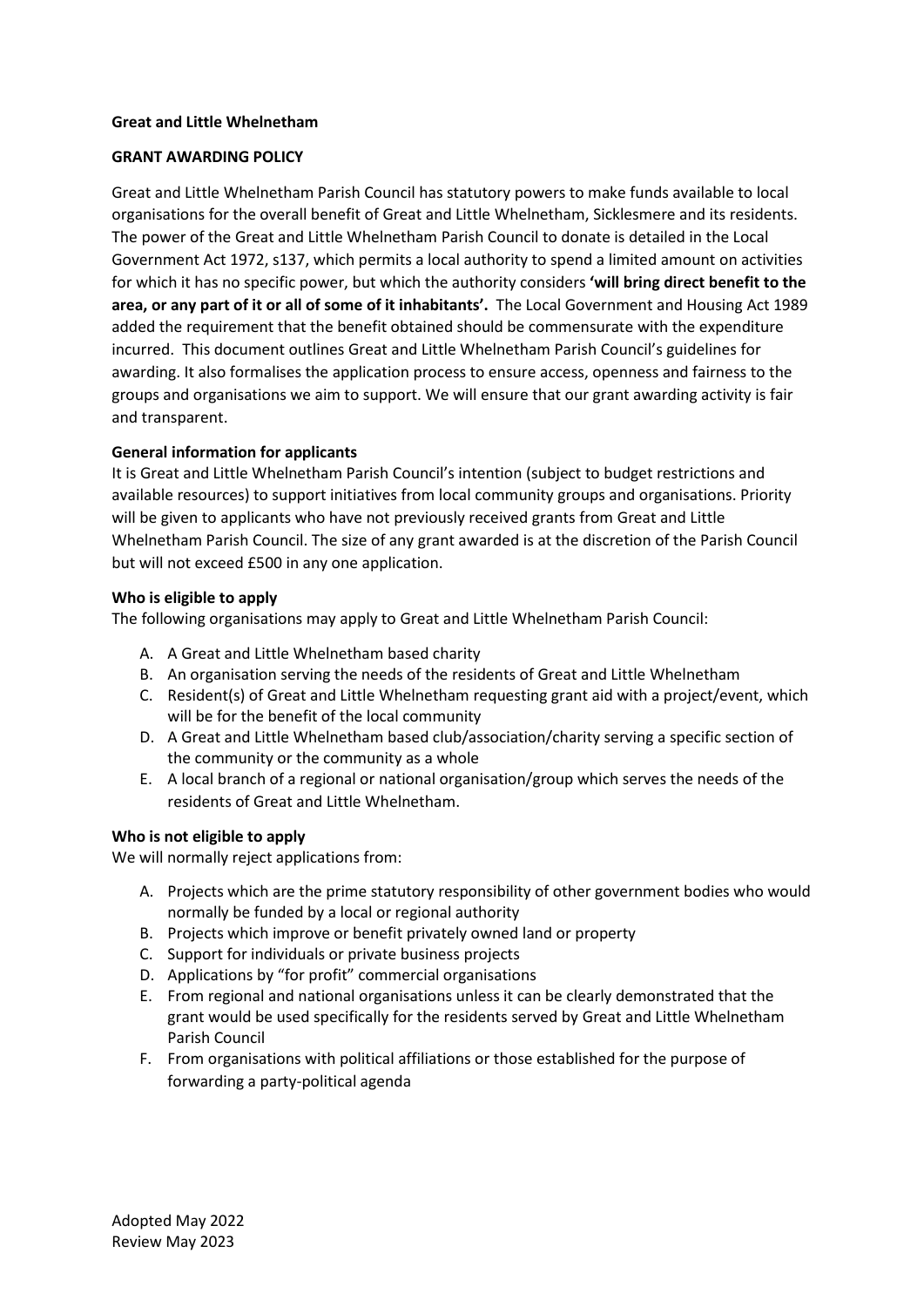Priority will be given to those applications submitted early in the financial year (which runs from April to March), however the Parish Council reserves the right to leave the application process, funding dependent, until the end of the financial year.

## **What can be funded**

The project should be something that makes the local community a better place to live, work and play. It should be something that will provide a long lasting and sustainable benefit to our local area. The project must be something that will improve the social, environmental and /or economic profile of Great and Little Whelnetham. Priority will be given to those applications which add value over applications for running costs.

# **The following are unlikely to be considered as a grant priority**

Projects where there is a large shortfall in the funding required to complete the project or projects that simply replace existing facilities with no significant improvement.

## **Conditions of grant**

Great and Little Whelnetham Parish Council support must be acknowledged as appropriate on all publicity and promotional material including posters, advertisements, press releases and leaflets.

Financial support can only be used for the purpose for which the grant is given.

Organisations will normally be expected to have clear written aims and objectives, a written constitution, and a separate bank account.

Evidence of expenditure and the outcome of the project should be provided to Great and Little Whelnetham Parish Council at the appropriate time.

Grants must not be distributed to any other organisation.

# **Applications should be submitted, using the Small Grant Application Form to:**

The Clerk, Elaine Gorman 21 Horsecroft Road Bury St Edmunds Suffolk IP33 2DS Email: [clerkwhelnethampc@outlook.com](mailto:clerkwhelnethampc@outlook.com)

## **Decisions will be based on the following criteria**

- General eligibility
- Impact on key local need
- Community support
- Value for money
- Environmental impact
- Community involvement
- **Feasibility**
- Likely effectiveness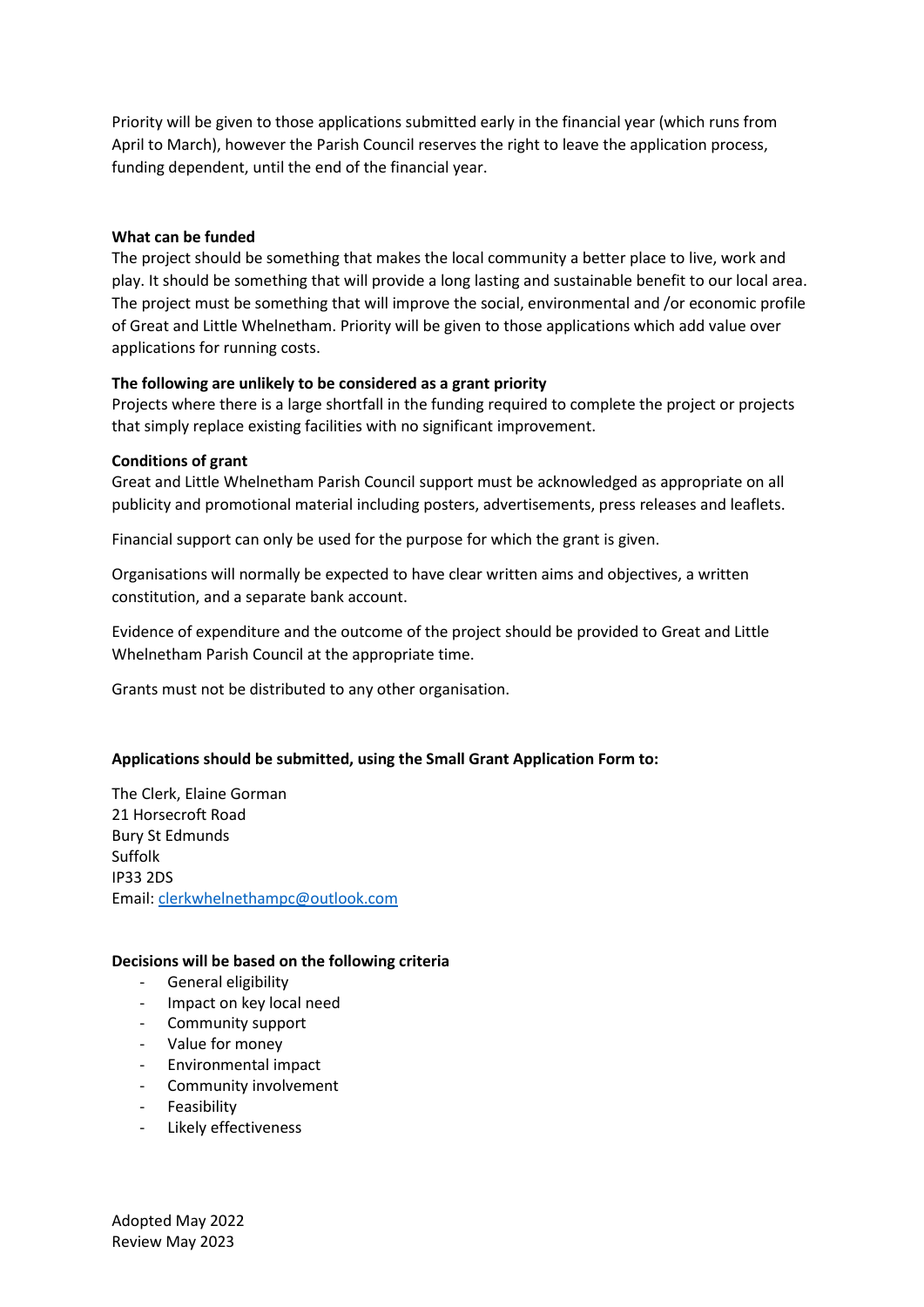# **GRANT APPLICATION FORM**

# **General information for applicants**

It is Great and Little Whelnetham Parish Council's intention (subject to budget restrictions and available resources) to support initiatives from local community groups and charitable organisations. Priority will be given to applicants who have not previously received grants from Great and Little Whelnetham parish Council. The size of any grant awarded is at the discretion of the Parish Council but will not exceed £500 in any one application.

If you need any assistance completing this form please contact the parish clerk, email: [clerkwhelnethampc@outlook.com](mailto:clerkwhelnethampc@outlook.com)

# Section A – Details of Organisation

| Full Legal Name (and Title by which your<br>organisation is commonly known, if applicable |  |
|-------------------------------------------------------------------------------------------|--|
| Address for correspondence                                                                |  |
|                                                                                           |  |
| Telephone number                                                                          |  |
| <b>Email address</b>                                                                      |  |
| Registered Charity no.                                                                    |  |
| Contact person and position in organisation                                               |  |
| Principal aims and objectives                                                             |  |
| Name of organisation to which the grant should<br>be made payable                         |  |